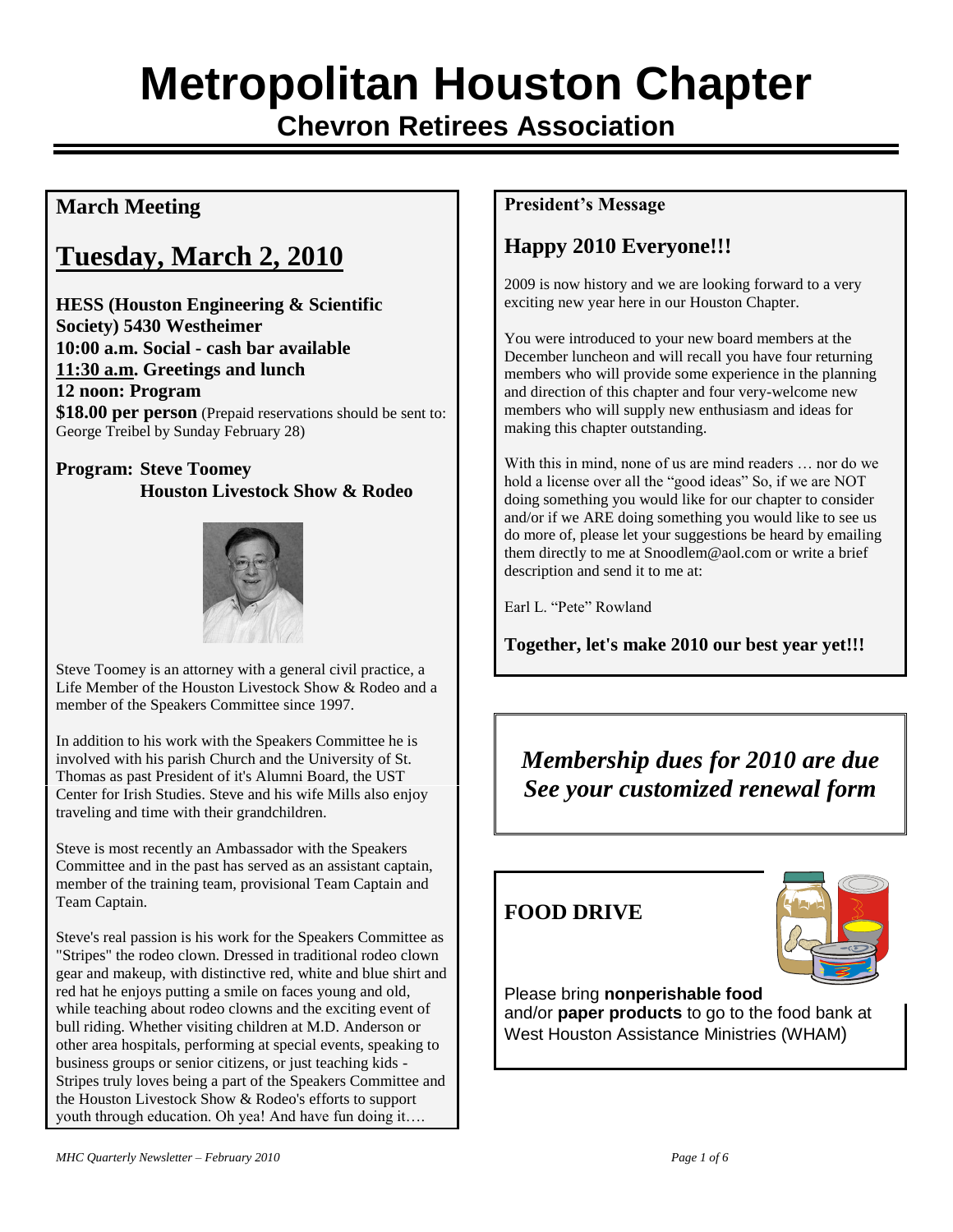## **YOUR 2010 BOARD OF DIRECTORS**

Elections held at the December 2009 luncheon meeting elected the following slate of officers for 2010:

Pete Rowland, President George Treibel, Vice-President Pansy Meyer, Secretary Ricky Mercado, Treasurer

Directors at Large:

Sam Bounds Glenn Ewan Jim Gerhardt Betty Westmoreland



George and Pete



Pansy and Ricky



Jim, Betty and Sam

Our thanks to the Nominating Committee (Frank Coe, Chuck Michlik, Charlie Rhoads, George Treibel, and Bill Wally) for their hard work in preparing this slate.

### **THANK YOU! 2009 BOARD OF DIRECTORS**

On behalf of the total membership of MHC, I would like to offer a heartfelt "Thank You" to the members of the 2009 Board:

| <b>Officers</b>                 |
|---------------------------------|
| President: Les Sisemore         |
| Vice President: Gerald Thurmond |
| Treasurer: Ricky Mercado        |
| Secretary: Pansy Meyer          |

**Directors** at Large **Espy Price** Chick Racer Pete Rowland George Treibel

This 2009 Board worked hard and long for the betterment of our MHC and should be commended for their efforts.

#### **REMEMBERING CHARLES W. "CHICK" RACER**

We remember the passing of "Chick" Racer, who was a member of our MHC board from the time our (then) Gulf chapter combined with the (then) Chevron chapter. Chick was a past president of the Chevron chapter and continued his active participation on the board of the new combined organization.

On behalf of the Metropolitan Houston Chapter, our condolences go out to Chick's friends and family and we know that he will be remembered and sorely missed for years to come.

### **HAITI RELIEF FUND DONATION**

Your 2010 Board of Directors has voted in favor of a donation to the Haiti Relief Fund – via the American Red Cross – in the amount of \$1,000.00. The tragedy in Haiti is in such immediate need for help and assistance that the board feels such a donation is in order as part of our committed outreach efforts.

You may recall that, in the past, MHC has made similar donations for relief in the wake of hurricane Katrina and the tsunami disaster in Indochina.

Certainly, this disaster in Haiti is equally deserving of our help and I'm very proud of this … one of the very first official actions of your new 2010 Board of Directors.

#### **HOW TO STOP PEOPLE FROM BUGGING YOU ABOUT GETTING MARRIED**

Old aunts used to come up to me at weddings, poking me in the ribs and cackling, telling me, "You're next." They stopped after I started doing the same thing to them at funerals.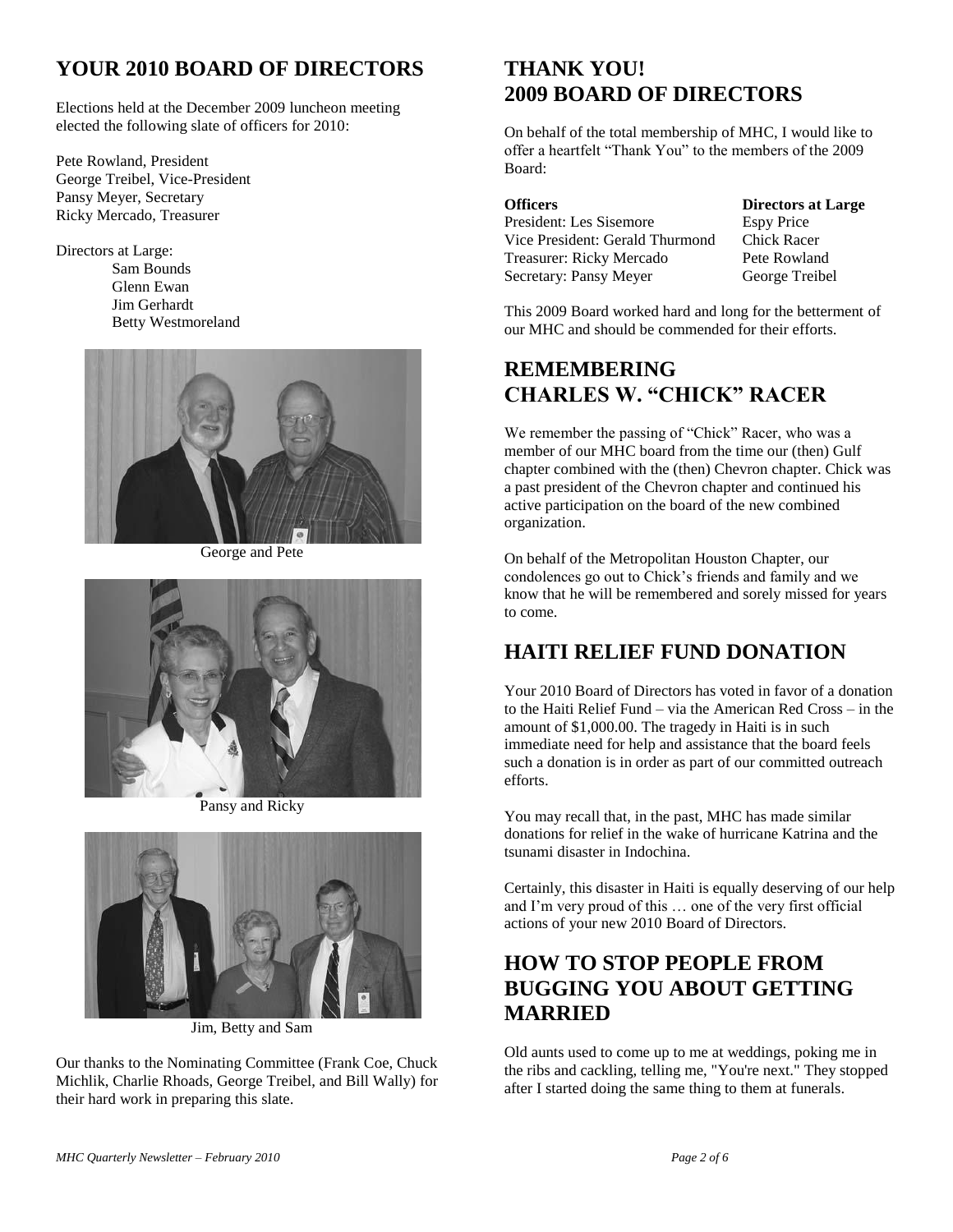## IN MEMORIAM

We regret to report the loss of some of our friends:

| <b>RICHARD AARON BAILEY</b>    | 01/05/10 | <b>TEXACO</b>     |
|--------------------------------|----------|-------------------|
| <b>ROBERT EDWARD</b>           | 12/29/09 | <b>GULF</b>       |
| <b>BELVILLE, JR.</b>           |          |                   |
| <b>WILBERT FOERSTER,</b>       | 06/27/09 | <b>GULF</b>       |
| <b>SPOUSE OF GLADYS</b>        |          |                   |
| <b>FOERSTER</b>                |          |                   |
| DIXIE ANN HARRIS FOSTER,       | 12/16/09 | <b>GULF</b>       |
| SPOUSE OF W. H. (BILL)         |          |                   |
| <b>FOSTER</b>                  |          |                   |
| <b>JOHN M. FRANCESE</b>        | 09/28/09 | <b>GULF</b>       |
| <b>BURTON R. GARMANY</b>       | 11/01/09 | <b>CHEVRON</b>    |
| <b>CLABRON M. GATES</b>        | 10/26/09 | <b>GULF</b>       |
| <b>JAMES W. GOEBEL</b>         | 10/22/09 | <b>CHEVRON</b>    |
| <b>RALPH CLINTON HILBURN</b>   | 12/30/09 | <b>TEXACO</b>     |
| <b>BILL JOLLY</b>              | 01/11/10 | <b>GULF</b>       |
| <b>CHARLES G. JUDGE</b>        | 09/22/09 | <b>CHEVRON</b>    |
| <b>VERLON "KITCH" BORDEN</b>   | 09/30/09 | <b>GULF</b>       |
| <b>KITCHEN</b>                 |          |                   |
| <b>DAVID L. "DAVE" MARKS</b>   | 01/12/10 | <b>CHEVRON</b>    |
| <b>GEORGE EVANDA (VAN)</b>     | 01/01/10 | <b>TEXACO</b>     |
| <b>MCDUFFIE</b>                |          |                   |
| <b>WARREN L. NELSON</b>        | 08/21/09 | <b>CHEVRON</b>    |
| <b>JOHN L. ODEN</b>            | 10/27/09 | <b>TEXACO</b>     |
| <b>GLEN JEFFERON PARMLEY,</b>  | 11/12/09 | <b>GULF</b>       |
| SR.                            |          |                   |
| <b>GEORGE R. PRICE</b>         | 12/09/09 | <b>TEXACO</b>     |
| <b>ROBERT B. PY</b>            | 10/25/09 | <b>TEXACO</b>     |
| <b>TED RHEA PYBURN</b>         | 12/10/09 | <b>GULF</b>       |
| <b>CHARLES WILLIAM (CHICK)</b> | 11/13/09 | <b>CHEVRON</b>    |
| <b>RACER</b>                   |          |                   |
| <b>YVONNE RICHARDS</b>         | 12/30/09 | <b>TEXACO</b>     |
| <b>MARY KATHRYN SAVAGE</b>     | 11/11/09 | <b>GULF</b>       |
| <b>THORNTON, SPOUSE OF</b>     |          |                   |
| <b>HERBERT THORNTON</b>        |          |                   |
| <b>ROY BERNARD TILLERSON</b>   | 09/20/09 | $G\overline{ULF}$ |
| <b>HOMER JACK WADE</b>         | 10/18/09 | <b>TEXACO</b>     |

We extend our deepest sympathy to the families of these individuals

Please help us keep this section up to date. The Houston Chronicle has implemented charges for searching its obituaries. It is no longer free to search for deaths with keywords such as "Gulf", "Texaco" and "Chevron". When you learn of a death of a retiree, please let us know by contacting Frank Coe.

### **2010 MEMBERSHIP RENEWALS DUE**

With your receipt of the November, 2009 newsletter, your Membership Dues for 2010 **became due**. If you have not already done so, we would request that you sit down and send in your check – now – in order to ensure your continued receipt of the mailings from your **Metropolitan Houston Chapter (MHC)**. Information regarding your check, i.e., to whom it should be payable and mailed, is included on the customized final page of this newsletter. All early and prompt renewals will be greatly appreciated.

#### **IN ADDITION, CALL YOUR FRIENDS WHO HAVE BEEN MEMBERS IN THE PAST AND INVITE THEM TO RETURN "TO THE FOLD."**

#### **2010 SCHOLARSHIP PROGRAM**

Your MHC Board has voted to continue our Scholarship Program for the year 2010 **and has voted to increase the amount of the scholarship from \$1,500 to \$2,000.**

In addition, to further enhance the program, the Scholarship Committee, with the approval of the MHC Board, has amended the eligibility requirements to **include any and all graduating high school seniors who are related to a dues paying member of our MHC chapter by blood or by marriage including step children, nieces and nephews, etc.**, who otherwise meet the scholarship requirements enumerated in the scholarship application packages.

All completed applications MUST be received by the Scholarship Chairman no later than Monday, May 3, 2010.

Application packages will be available at the March 2nd luncheon or by calling or e-mailing the Scholarship Chairman, Betty Westmoreland.

We hope these enhancements will result in a good selection of graduating seniors making application for MHC's generous, one-time scholarship.

## **GULF TRADEMARK TO CUMBERLAND FARMS**

Chevron has signed an agreement to sell the Gulf Trademark in the U.S. to Cumberland Farms Inc., based in Framingham, Massachusetts, effective January 11, 2010. As a result of this transaction, Gulf Oil, L.P. (a wholly owned subsidiary of Cumberland Farms, Inc.) has acquired the rights to market the Gulf brand throughout the United States and its territories.

For 24 years Chevron had ownership of the Gulf brand in the U.S. Its recent use has been limited to minor 3rd party merchandise licensing activity along with licensing the brand for petroleum product sales to Cumberland Farms in the Northeast and Caribbean Petroleum Company in Puerto Rico. While they periodically considered using the Gulf brand themselves, they've found it to be more profitable to leverage its stronger master brand assets (Chevron and Texaco) for marketing activities in the U.S.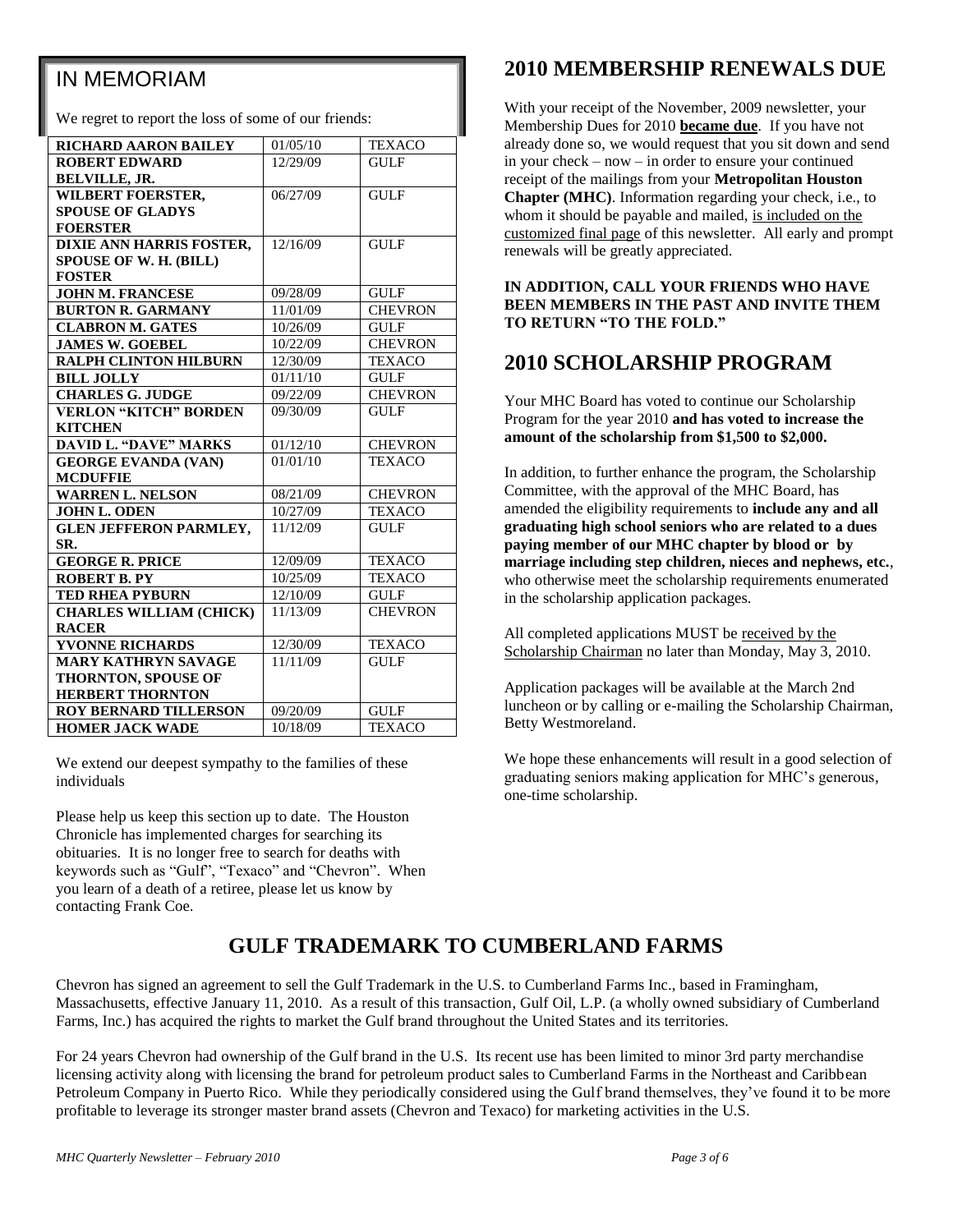# *December Door Prize Winners*

We are very grateful to Joni Baird, Susie Hebert, and Mickey Driver, our friends at Chevron Public Affairs. They once again made our December luncheon special with concert tickets and gasoline gift cards. Member Betty Spooner once again donated a week in her Scottsdale condo as a door prize.







Ann Thurmond Betty Nowlin Richard Engelhart Charlie Specht









Frank Coe John Douglas Inge Skene Jim Stokes









Barbara Rich Betty Craig Mark Indihar